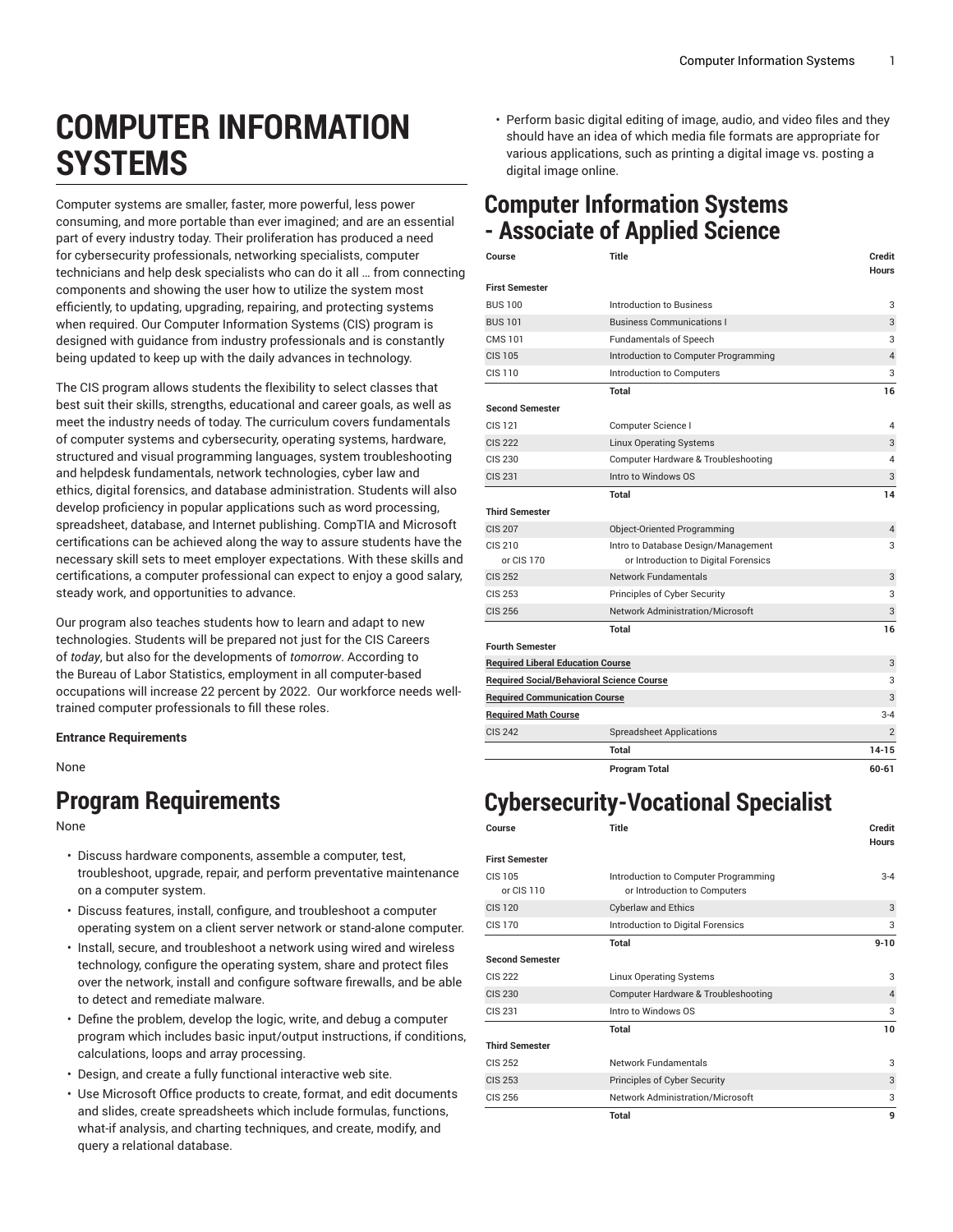| <b>Fourth Semester</b> |                                    |           |
|------------------------|------------------------------------|-----------|
| CIS 263                | Ethical Hacking & Counter Measures |           |
|                        | Total                              |           |
|                        | Program Total                      | $32 - 33$ |

### **Computer Network Specialist-Basic Vocational Specialist**

| Course         | Title                                   | <b>Credits</b> |
|----------------|-----------------------------------------|----------------|
| CIS 252        | Network Fundamentals                    |                |
| <b>CIS 253</b> | <b>Principles of Cyber Security</b>     | 3              |
| CIS 256        | <b>Network Administration/Microsoft</b> |                |
| .<br>.         |                                         |                |

**Total Credit Hours 9**

### **Computer User Support Specialist-Basic Vocational Specialist**

| <b>Course</b>             | Title                               | <b>Credits</b> |
|---------------------------|-------------------------------------|----------------|
| CIS 110                   | Introduction to Computers           | 3              |
| <b>CIS 222</b>            | <b>Linux Operating Systems</b>      | 3              |
| <b>CIS 230</b>            | Computer Hardware & Troubleshooting | 4              |
| <b>CIS 231</b>            | Intro to Windows OS                 | 3              |
| <b>Total Credit Hours</b> |                                     | 13             |

#### **CIS 105 Introduction to Computer Programming (4) 4,0**

This is an introduction to the fundamentals of computer programming concepts and techniques. It is designed for students with no prior programming experience. Students design, write, and debug computer programs. Topics will include storage and variables, conditional executions, loops and repetition, functions, parameter passing, arrays, and data files. The course will involve many hands-on programming exercises. The computer language used and type of applications emphasized may vary by section. See individual section details in the class schedule for more information. Course is repeatable to eight credits. This course will be taught using Visual Basic or Python programming languages. (1.2) Proficiency Credit Not Available Pass/No Credit Available.

**In-District Tuition/Fees:** \$548 (effective 2022/23 academic year) **[In-district](https://elgin.edu/pay-for-college/tuition-fees/) tuition rates are subject to change based on Board approval**. **Prerequisite:** (1) Grade of C or better in MTH 098 or MTH 099 or satisfaction of other placement criteria; or (2) consent ofinstructor. **Semester(s) Offered:** Fall, Spring and Summer

#### **CIS 110 Introduction to Computers (3) 3,0**

This introductory course will teach students how computers work, the terminology of computers, and common hardware components and options. Students will learn to use basic desktop applications such as spreadsheets and image editors, and learn to use the Internet and how to create and publish web pages. Students will learn simple computer maintenance and upgrade procedures, networking fundamentals, and how to keep computers secure and how to detect and eliminate malicious software. Open source software solutions will be explored, and students will learn about various career options in computer science and technology. (1.2) IAI Major: BUS 902 Proficiency Credit Available (2 TIC) Pass/No Credit Available.

**In-District Tuition/Fees:** \$416 (effective 2022/23 academic year) **[In-district](https://elgin.edu/pay-for-college/tuition-fees/) tuition rates are subject to change based on Board approval**. **Prerequisite:** None

**Semester(s) Offered:** Fall, Spring and Summer

#### **CIS 114 Digital Cameras and Computers (2) 2,0**

This course will show how to use digital photos and video with your computer. Students will learn how to transfer photos and video to their computer, basic touch up and editing with available software, and various resources and methods for making photographic prints and creating DVDs, as well as methods for making and preserving backup copies of the media. (1.2) Proficiency Credit Not Available Pass/No Credit Not Available.

**In-District Tuition/Fees:** \$274 (effective 2022/23 academic year) **[In-district](https://elgin.edu/pay-for-college/tuition-fees/) tuition rates are subject to change based on Board approval**. **Prerequisite:** None Recommended: CIS 110 or familiarity with Microsoft Windows

**Semester(s) Offered:** Spring

#### **CIS 120 Cyberlaw and Ethics (3) 3,0**

This course provides students with advanced knowledge about the current laws and regulations of cyberspace. It covers basic laws and ethical behavior associated with e-commerce security, privacy, and network security. In addition, it highlights legal issues involved in technology. Students examine best practices in ethical aspects of cybersecurity.(1.2) Proficiency Credit: Available (2 S) Pass/No Credit: Available.

**In-District Tuition/Fees:** \$396 (effective 2022/23 academic year) **[In-district](https://elgin.edu/pay-for-college/tuition-fees/) tuition rates are subject to change based on Board approval**. **Prerequisite:** Reading: Grade of C or better in RDG 091 or LTC 099, or satisfaction of other placement criteria. **Semester(s) Offered:** Fall and Spring

#### **CIS 121 Computer Science I (4) 4,0**

This course is an introduction to computer programming, emphasizing a disciplined approach to problem-solving and algorithm development. Students will learn program design and structured programming techniques using selection, repetition, and sequence control structures. Topics will include storage and variables, procedural and data abstraction, parameter passing, arrays, records, data files, programtesting, documentation, and proper programming style. (1.1) IAI Major: CS 911 Proficiency Credit Available (3 TIC) Pass/No Credit Available. **In-District Tuition/Fees:** \$548 (effective 2022/23 academic year) **[In-district](https://elgin.edu/pay-for-college/tuition-fees/) tuition rates are subject to change based on Board approval**. **Prerequisite:** Grade of C or better in MTH 098 or MTH 099, or satisfaction of other placement criteria or in two years high school algebra or consent of instructor.+

**Semester(s) Offered:** Fall, Spring and Summer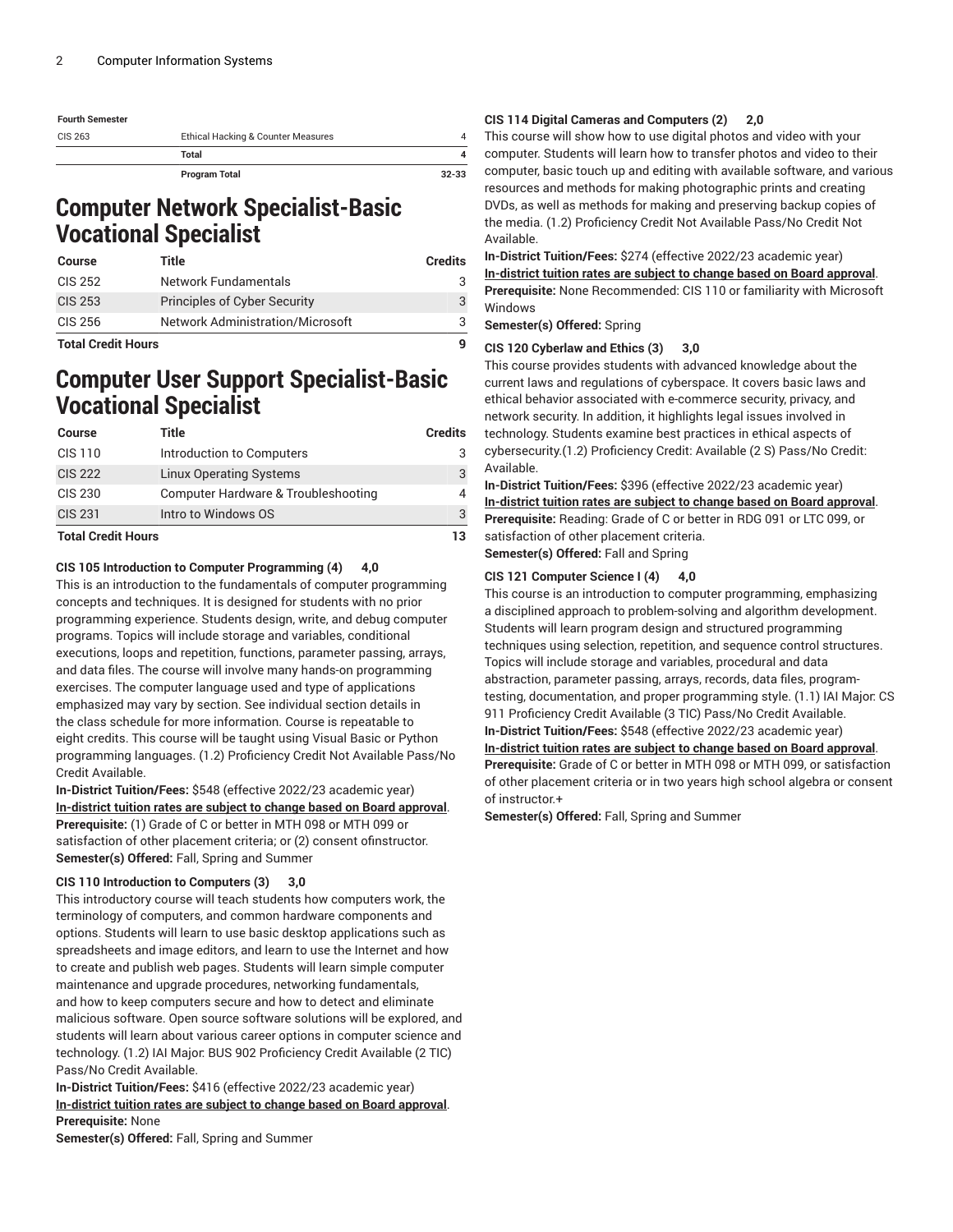#### **CIS 123 Computer Science for Engineers (4) 4,0**

This course is an introduction to computer programming with a strong emphasis on mathematical applications relevant to science and engineering. Students will learn a disciplined approach to problemsolving and algorithm development using selection, repetition, and sequence control structures. Programming topics will include an introduction to basic hardware and operating systems, storage and variables, procedural and data abstraction, parameter passing, arrays, strings, data files, error-handling, program-testing, documentation, and proper programming style. Mathematical topics will include matrices, linear interpolation, convergence, linear regression, roots of functions, solution of simultaneous linear equations, graphing, and numerical integration. This course will be taught using the C++ programming language. (1.1) IAI Major: CS 911 Proficiency Credit Not Available Pass/No Credit Available NOTE: This course is offered concurrently as MTH 123. The student must decide whether to earn credits in Computer and Information Sciences (CIS) or Mathematics (MTH) prior to enrolling. **In-District Tuition/Fees:** \$553 (effective 2022/23 academic year) **[In-district](https://elgin.edu/pay-for-college/tuition-fees/) tuition rates are subject to change based on Board approval**. **Prerequisite:** Grade of C or better in MTH 190 or consent of instructor. **Semester(s) Offered:** Fall and Spring

#### **CIS 127 Discrete Structures (3) 3,0**

This course is an introduction to analysis of finite collections and the mathematical foundations of computing. It is intended for students intending to major in Computer Science. Topics include computer system design, data structures, algorithms, sets, logic, arrays and vectors, number systems, counting, recursion, graph theory, trees, and Boolean algebra. Students will explore these topics by writing computer programs to apply and test the concepts they learn. (1.1) IAI Major: CIS 915 Proficiency Credit Not Available Pass/No Credit Available. **In-District Tuition/Fees:** \$411 (effective 2022/23 academic year) **[In-district](https://elgin.edu/pay-for-college/tuition-fees/) tuition rates are subject to change based on Board approval**. **Prerequisite:** Grade of C or better in MTH 112 and CIS 121 or CIS 123 or consent of instructor **Semester(s) Offered:** Fall

#### **CIS 147 Internet Publishing (1) 1,0**

This course will introduce the basics of creating and publishing web pages on the Internet. Students will learn HTML (Hypertext Markup Language) and how to publish their HTML pages on an Internet server using FTP (File Transfer Protocol) and how to use a WYSIWYG web page editor. The topics will include the basic markup codes, linking to other pages, graphics, lists, tables, multimedia, and an introduction to forms and CGI. Students will create their own "web" on a server. Course is repeatable to four credits. (1.2) Proficiency Credit Available (2 S) Pass/No Credit Available.

**In-District Tuition/Fees:** \$142 (effective 2022/23 academic year) **[In-district](https://elgin.edu/pay-for-college/tuition-fees/) tuition rates are subject to change based on Board approval**. **Prerequisite:** None Recommended: CIS 110. Students should have prior experience browsing the Internet's World-Wide Web and using Microsoft Windows.

**Semester(s) Offered:** Spring

#### **CIS 149 User Interface Design Principles (1) 1,0**

This course is an overview of basic principles of user interface design and graphic design as they apply to programmers. Emphasis will be on user interface design for programs written for Microsoft Windows and other GUI (Graphical User Interface) environments, and also how these design principles apply to interactive web sites on the Internet. Basic graphic design principles will also be applied to GUI applications and Internet page design. (1.2) Proficiency Credit Not Available Pass/No Credit Not Available.

**In-District Tuition/Fees:** \$137 (effective 2022/23 academic year) **[In-district](https://elgin.edu/pay-for-college/tuition-fees/) tuition rates are subject to change based on Board approval**. **Prerequisite:** CIS 148 or concurrent enrollment in CIS 148 **Semester(s) Offered:** Varies

#### **CIS 170 Introduction to Digital Forensics (3) 2,2**

This course provides students with an overview of digital forensics techniques and investigation process. It focuses on the use of the most popular forensics tools and provides specific guidance on the investigation process of matters relating to the law and technology. Topics include the representation of data, preserving data, recovering data from multiple sources, and legal issues unique to digital forensics investigations process.The course also assists students in establishing the basis for preparing for a certification in digital forensics. (1.2) Proficiency Credit Not Available Pass/No Credit Not Available. **In-District Tuition/Fees:** \$436 (effective 2022/23 academic year) **[In-district](https://elgin.edu/pay-for-college/tuition-fees/) tuition rates are subject to change based on Board approval**. **Prerequisite:** None Recommended: CIS 110 **Semester(s) Offered:** Fall and Spring

#### **CIS 171 Introduction to Cyber Crimes (2) 2,0**

This course will acquaint the student with the various types of computerrelated crimes and the legal issues involved in investigation. (1.2) Proficiency Credit Available (2 TI) Pass/No Credit Not Available. **In-District Tuition/Fees:** \$264 (effective 2022/23 academic year) **[In-district](https://elgin.edu/pay-for-college/tuition-fees/) tuition rates are subject to change based on Board approval**. **Prerequisite:** None

**Semester(s) Offered:** Varies

#### **CIS 205 Visual Programming (4) 4,0**

This course teaches how to program with a "visual" programming languages, such as Visual Basic. You will learn to write software using the various controls available in a graphical user interface, and learn how to best design programs using those controls. An important emphasis will be data access, manipulation, and queries with the available data controls. Course is repeatable to sixteen credits. (1.2) Proficiency Credit Not Available Pass/No Credit Available.

**In-District Tuition/Fees:** \$548 (effective 2022/23 academic year) **[In-district](https://elgin.edu/pay-for-college/tuition-fees/) tuition rates are subject to change based on Board approval**. **Prerequisite:** Grade of C or better in CIS 105 or CIS 121 or consent of instructor Recommended: CIS 110 or familiarity with Microsoft Windows **Semester(s) Offered:** Varies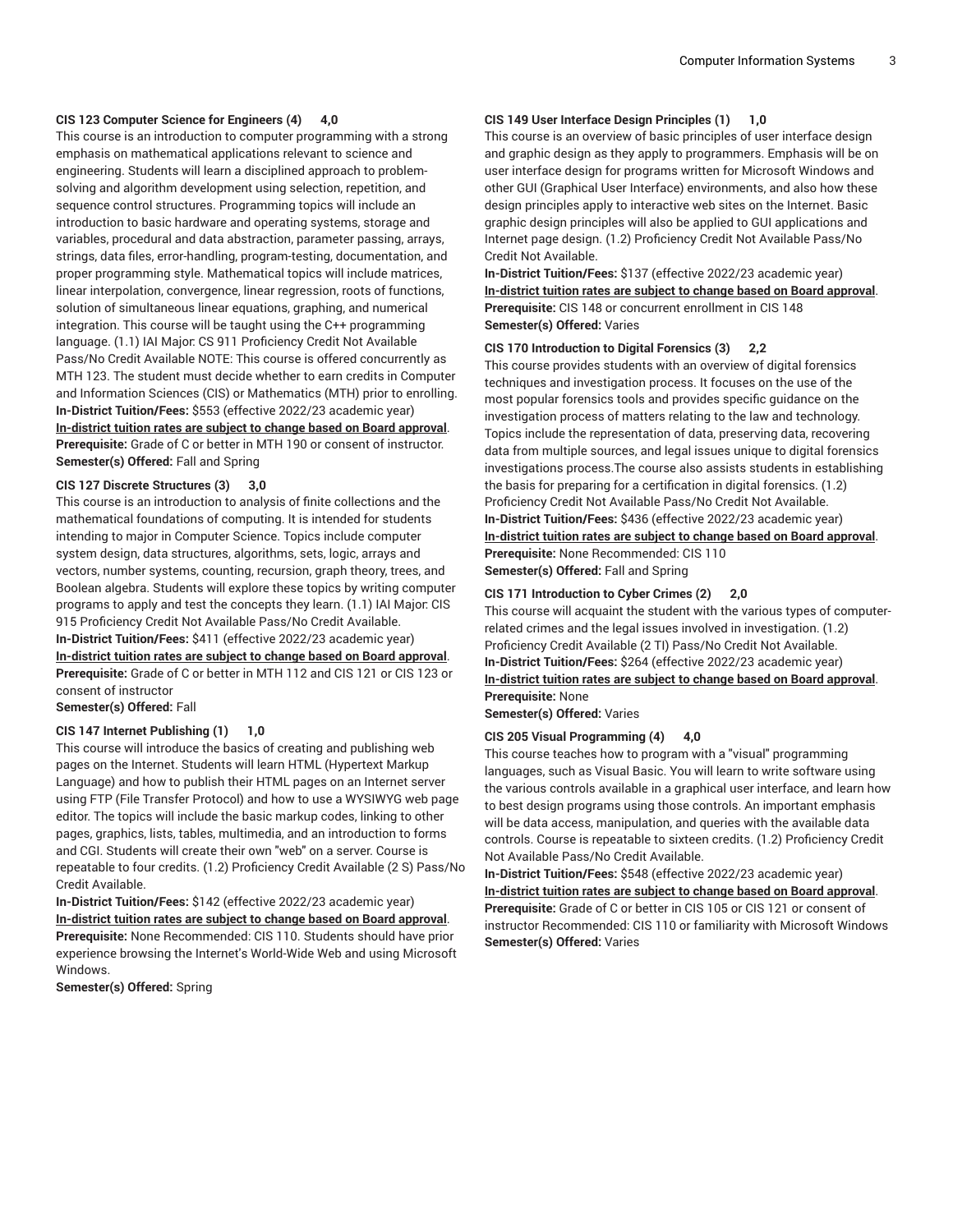#### **CIS 207 Object-Oriented Programming (4) 4,0**

This course is an introduction to object-oriented programming for students who have already learned programming in another computer language. Object-oriented programming is the most widely-used modern programming paradigm. The course will introduce how to design larger programs by structuring them into multiple classes and objects with a variety of relationships between those classes, such as association, composition, and inheritance. The students will learn how to create stand-alone applications and applets for deployment over the Internet. These techniques will be applied to the building of sophisticated graphical user interfaces (GUI). Advanced topics, such as various development environments, or application projects such as objectoriented programming for programming robots, may vary by section. This course will be taught using the Java, C++ or C# programming language. (1.2) Proficiency Credit Not Available Pass/No Credit Available. **In-District Tuition/Fees:** \$548 (effective 2022/23 academic year) **[In-district](https://elgin.edu/pay-for-college/tuition-fees/) tuition rates are subject to change based on Board approval**. **Prerequisite:** Grade of C or better in CIS 121 or consent of instructor.+ **Semester(s) Offered:** Fall and Spring

#### **CIS 210 Intro to Database Design/Management (3) 3,0**

This course covers the introduction to relational database management systems. It uses fundamental concepts in database design, database modeling techniques, and Structured Query Language (SQL) programming techniques while providing hands-on exercises in which students apply these concepts and techniques. Design and manipulation of relational databases will be emphasized. Students will implement a relational database from initial requirements and conceptual design (ER Diagram) to the physical database in a modern enterprise relational database management system (RDMS). Course is repeatable to 12 credits. (1.2) Proficiency Credit Not Available Pass/No Credit Available. **In-District Tuition/Fees:** \$411 (effective 2022/23 academic year) **[In-district](https://elgin.edu/pay-for-college/tuition-fees/) tuition rates are subject to change based on Board approval**. **Prerequisite:** Grade of C or better in CIS 110 and CIS 105 or CIS 121 or consent of instructor.+

**Semester(s) Offered:** Fall

#### **CIS 215 Multimedia Technologies (2) 2,0**

This course is an introduction to software and hardware used for graphics, sound, and motion video. Students will learn to use basic presentation software, and they will learn the basics of multimedia types and delivery on the Internet. Topics will include image formats, scanners, image editing software, audio and video formats, software recording and playback, and multimedia streaming on the web. (1.2) Proficiency Credit Not Available Pass/No Credit Not Available.

**In-District Tuition/Fees:** \$274 (effective 2022/23 academic year) **[In-district](https://elgin.edu/pay-for-college/tuition-fees/) tuition rates are subject to change based on Board approval**. **Prerequisite:** Grade of C or better in CIS 110 or consent of instructor **Semester(s) Offered:** Spring

#### **CIS 222 Linux Operating Systems (3) 3,0**

In this introduction to using the Linux operating system, students will learn the basics of using the command line for navigation and file management and learn the use of basic Linux utilities. Students will learn to use text editors and basic scripting and scheduling for processes. Other topics include Linux installation, software updates, graphical user interfaces, and open source Linux applications. (1.2) Proficiency Credit Not Available Pass/No Credit Available.

**In-District Tuition/Fees:** \$416 (effective 2022/23 academic year) **[In-district](https://elgin.edu/pay-for-college/tuition-fees/) tuition rates are subject to change based on Board approval**. **Prerequisite:** Grade of C or better in CIS 110 or CIS 105 or CIS 121 or consent of instructor

### **CIS 223 Computer Science II (4) 4,0**

This second course in computer science introduces more advanced topics in programming, with emphasis on data structures and file manipulation. Topics will include design and implementation of largescale problems, program verification, dynamic memory allocation, data structures, file processing, and an introduction to object-oriented programming. This course will be taught using the C++ programming language. (1.1) IAI Major: CS 912 Proficiency Credit Available (3 C) Pass/ No Credit Available.

**In-District Tuition/Fees:** \$548 (effective 2022/23 academic year) **[In-district](https://elgin.edu/pay-for-college/tuition-fees/) tuition rates are subject to change based on Board approval**. **Prerequisite:** Grade of C or better in CIS 121 or CIS 123 or MTH 123 or consent of instructor

**Semester(s) Offered:** Fall and Spring

#### **CIS 226 Computer Science III (4) 4,0**

This course concentrates on algorithms, algorithm analysis, and advanced data structures. Algorithm approaches such as divide-andconquer, dynamic, greedy, and back-tracking are considered. Complexity analysis is used to compare algorithm efficiency. Students will learn further use of object-oriented programming to implement ADTs such as graphs, sets, heaps, and hash tables. (1.1) Proficiency Credit Not Available Pass/No Credit Available.

**In-District Tuition/Fees:** \$548 (effective 2022/23 academic year) **[In-district](https://elgin.edu/pay-for-college/tuition-fees/) tuition rates are subject to change based on Board approval**. **Prerequisite:** CIS 223 or consent of instructor **Semester(s) Offered:** Spring

#### **CIS 227 Computer Organization (3) 3,0**

This is a course in basic computer architecture. The function of the CPU, memory systems and organization, input/output devices, busses and interrupts will all be included. Students will learn basic digital logic, instruction sets, microprogramming, and assembly language. (1.1) Proficiency Credit Not Available Pass/No Credit Not Available. **In-District Tuition/Fees:** \$396 (effective 2022/23 academic year) **[In-district](https://elgin.edu/pay-for-college/tuition-fees/) tuition rates are subject to change based on Board approval**. **Prerequisite:** Grade of C or better in CIS 127 or concurrent enrollment in CIS 127 or consent of instructor **Semester(s) Offered:** Varies

#### **CIS 229 Computer Science Independent Study (2-6) 4**

(0, 4-12) This course permits the student to do research in a particular area of his/her interest in computer science with minimal assistance from the instructor. Course is repeatable to six hours. (1.2) Proficiency Credit Available (2 IC) Pass/No Credit Available.

**In-District Tuition/Fees:** \$807 (effective 2022/23 academic year) **[In-district](https://elgin.edu/pay-for-college/tuition-fees/) tuition rates are subject to change based on Board approval**. **Prerequisite:** Demonstrated ability to excel in an area of interest with consent of instructor

**Semester(s) Offered:** Varies

**Semester(s) Offered:** Fall and Spring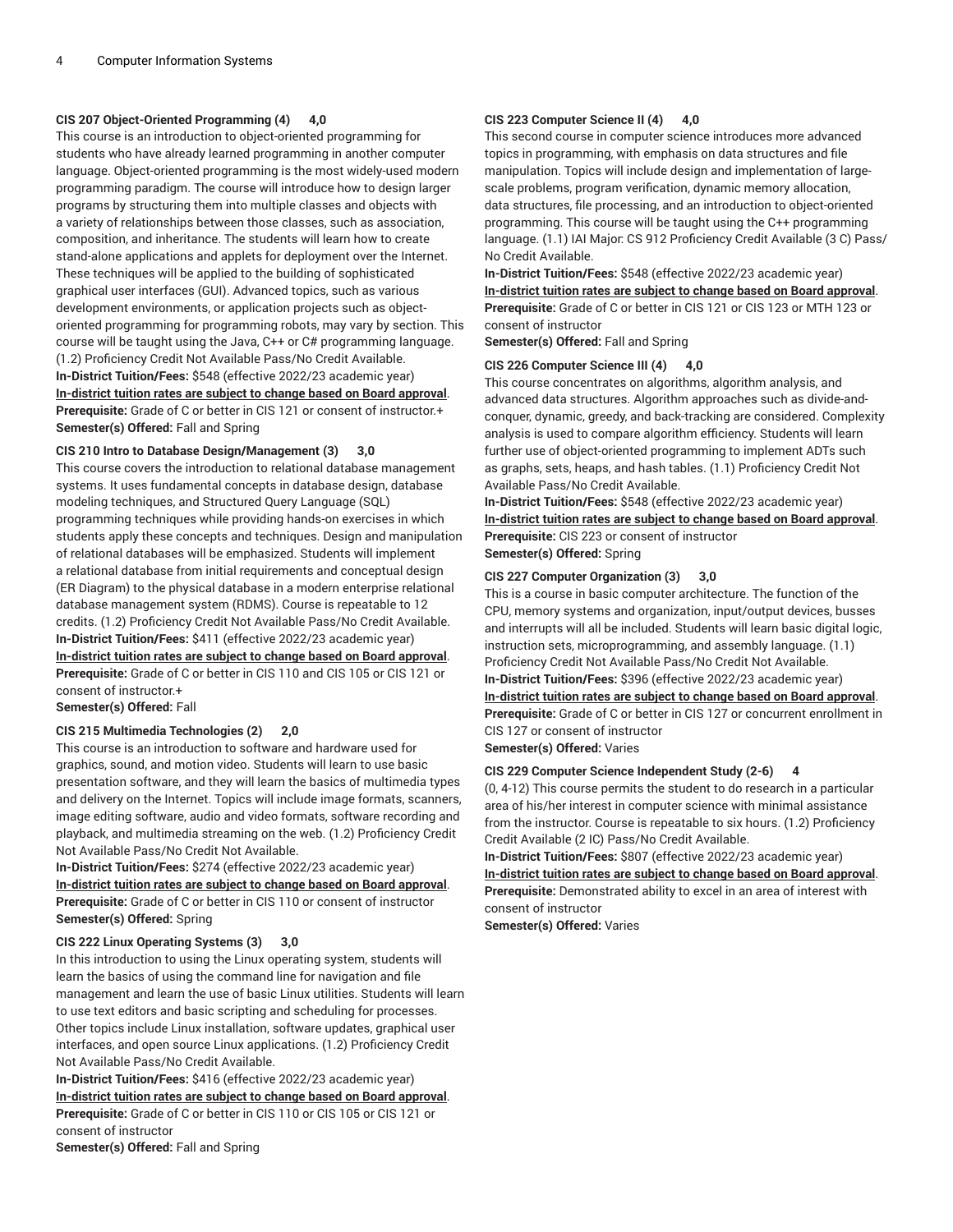#### **CIS 230 Computer Hardware & Troubleshooting (4) 2,2**

This class is an introduction to the installation, configuration, upgrading, diagnosing/troubleshooting, and preventive maintenance of computer hardware. The class covers the basic hardware components, assembling the components into a working system. The course will also cover hardware peripherals such as printers, scanners, and displays as well as basic networking. Students will gain a complete, step-by-step approach for learning the fundamentals of supporting and troubleshooting computer hardware. This course maps fully to CompTIA's latest A+ Exam objectives. (1.2) Proficiency Credit Available 2 Z Pass/No Credit Available. **In-District Tuition/Fees:** \$553 (effective 2022/23 academic year) **[In-district](https://elgin.edu/pay-for-college/tuition-fees/) tuition rates are subject to change based on Board approval**. **Prerequisite:** Grade of C or better in CIS 110 or CIS 105 or consent of the instructor.

**Semester(s) Offered:** Fall and Spring

#### **CIS 231 Intro to Windows OS (3) 2,2**

This hands-on course offers an in-depth study of the functions and features of installing, configuring, troubleshooting and maintaining current Microsoft Windows desktop operating systems. Topics include performing attended and unattended installations, monitoring and managing files. Students will gain a complete, step-by-step approach for learning the fundamentals of supporting and troubleshooting computer software. This course maps fully to CompTIA's A+ Exam objectives. (1.2) Proficiency Credit Not Available Pass/No Credit Not Available. **In-District Tuition/Fees:** \$411 (effective 2022/23 academic year) **[In-district](https://elgin.edu/pay-for-college/tuition-fees/) tuition rates are subject to change based on Board approval**. **Prerequisite:** Grade of C or better in CIS 230 or consent of instructor. **Semester(s) Offered:** Fall and Spring

#### **CIS 236 Special Topics in Computer Science (.5-3) 3,6**

(.5-3, 1-6) Designed to satisfy specific needs or interests of students and the community. The following guidelines are to be used in selecting topics: 1) adequate and available material on special topic; 2) comprehensive outlines for each topic; and, 3) course should be designed to increase skill and knowledge in field of data processing. Course is repeatable to 12 credits. (1.2) Proficiency Credit Not Available Pass/No Credit Available.

#### **In-District Tuition/Fees:** \$81 (effective 2022/23 academic year) **[In-district](https://elgin.edu/pay-for-college/tuition-fees/) tuition rates are subject to change based on Board approval**. **Prerequisite:** None

**Semester(s) Offered:** Varies

#### **CIS 241 Word Processing Applications (2) 2,0**

This course covers beginning through advanced word processing topics that prepare you to achieve the Microsoft Word Certification. These topics include creating and managing letters, tables, research papers, Web content; merging documents; creating forms; embedding and linking objects; using Macros; and troubleshooting. Students in this course will complete the official Microsoft Word Certification exam as the course final. See the schedule for specific software packages used. (1.2) Proficiency Credit Available (3 S) Pass/No Credit Available.

**In-District Tuition/Fees:** \$279 (effective 2022/23 academic year) **[In-district](https://elgin.edu/pay-for-college/tuition-fees/) tuition rates are subject to change based on Board approval**. **Prerequisite:** None Recommended: Working Knowledge of Microsoft Windows

**Semester(s) Offered:** Fall, Spring and Summer

#### **CIS 242 Spreadsheet Applications (2) 2,0**

This course covers beginning through advanced spreadsheet topics that prepare you to achieve the Microsoft Excel Certification. These topics include creating and managing worksheets and workbooks; managing data cells and ranges; creating tables; performing operations with formulas and functions; creating charts and objects; and troubleshooting. Students in this course will complete the official Microsoft Excel Certification exam as the course final. See the schedule for specific software packages used. (1.2) Proficiency Credit Available (3 S) Pass/No Credit Not Available.

**In-District Tuition/Fees:** \$279 (effective 2022/23 academic year) **[In-district](https://elgin.edu/pay-for-college/tuition-fees/) tuition rates are subject to change based on Board approval**. **Prerequisite:** None Recommended: Working Knowledge of Microsoft Windows

**Semester(s) Offered:** Fall, Spring and Summer

#### **CIS 243 Presentation Applications (2) 2,0**

Recommended: Working Knowledge of Microsoft Windows This course covers beginning through advanced presentation topics that prepare you to achieve the Microsoft PowerPoint Certification. These topics include creating and managing presentations; inserting and formatting text, shapes, and images, tables, charts, SmartArt, and media; applying transitions and animations; managing multiple presentations; and troubleshooting. Students in this course will complete the official Microsoft PowerPoint Certification exam as the course final. See the schedule for specific software packages used. (1.2) Proficiency Credit Available (3 S) Pass/No Credit Not Available.

**In-District Tuition/Fees:** \$279 (effective 2022/23 academic year) **[In-district](https://elgin.edu/pay-for-college/tuition-fees/) tuition rates are subject to change based on Board approval**. **Prerequisite:** None

**Semester(s) Offered:** Fall, Spring and Summer

#### **CIS 244 Database Applications (2) 2,0**

Recommended: Working Knowledge of Microsoft Windows This course covers beginning through advanced database topics that prepare you to achieve the Microsoft Access Certification. These topics include creating and managing a database; building tables; creating queries, forms, reports; and troubleshooting. Students in this course will complete the official Microsoft Access Certification exam as the course final. See the schedule for specific software packages used. (1.2) Proficiency Credit Available (3 S) Pass/No Credit Not Available.

**In-District Tuition/Fees:** \$279 (effective 2022/23 academic year) **[In-district](https://elgin.edu/pay-for-college/tuition-fees/) tuition rates are subject to change based on Board approval**. **Prerequisite:** None

**Semester(s) Offered:** Fall, Spring and Summer

#### **CIS 246 Programming Dynamic Web Pages (3) 2,2**

This course will teach how to do client-side Internet programming with Javascript. Topics will include creating slide shows and active images, customizing web page content with Javascript programs, using data from querystrings and forms, creating calculators with forms, using new windows and redirection, validating form contents, and using cookies to maintain data. Course is repeatable to six credits. (1.2) Proficiency Credit Not Available Pass/No Credit Not Available.

**In-District Tuition/Fees:** \$406 (effective 2022/23 academic year) **[In-district](https://elgin.edu/pay-for-college/tuition-fees/) tuition rates are subject to change based on Board approval**. **Prerequisite:** CIS 105 or CIS 121 and CIS 148 or consent of instructor. CIS 148 may be taken concurrently

**Semester(s) Offered:** Varies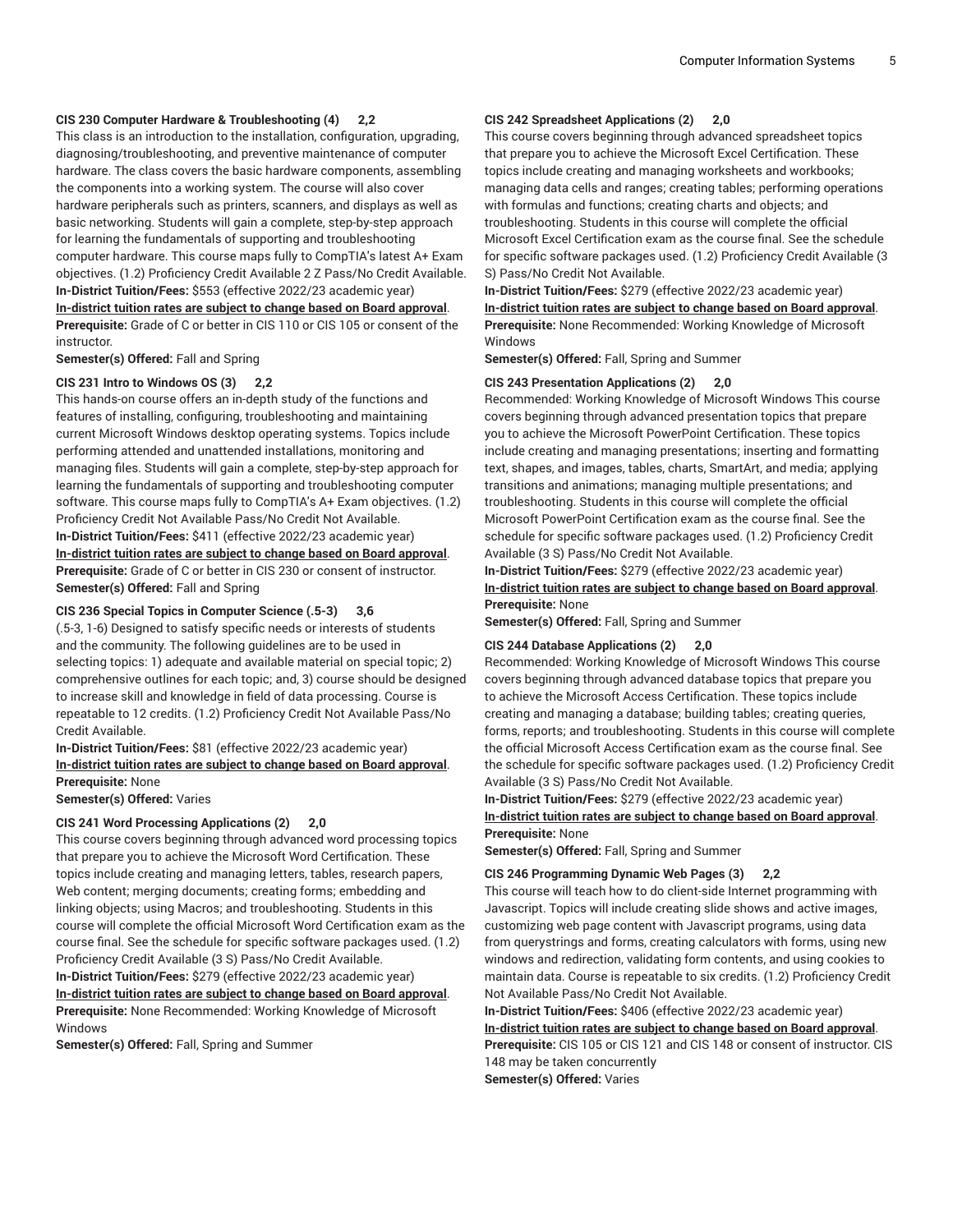#### **CIS 247 Internet Programming (3) 2,2**

This course will teach various ways to write programs that can be used over the Internet. The actual topics may change from semester to semester as the Internet itself continues to evolve. Students will learn client-side and server-side scripting using one or more common Internet programming languages, how to gather form data into a database, and how to deliver database information over the web. Course is repeatable to 12 credits. (1.2) Proficiency Credit Not Available Pass/No Credit Available. **In-District Tuition/Fees:** \$411 (effective 2022/23 academic year) **[In-district](https://elgin.edu/pay-for-college/tuition-fees/) tuition rates are subject to change based on Board approval**. **Prerequisite:** Grade of C or better in CIS 105 or CIS 121 or consent of instructor Recommended: CIS 148 **Semester(s) Offered:** Varies

#### **CIS 248 Internet Programming with PHP (3) 2,2**

This course will teach how to do server-side Internet scripting with the language PHP. Topics will include gathering data from forms and querystrings, saving form information to data files on the server, reading and searching data files to create custom web pages on request, carrying information forward through multiple pages to create an interactive website, and various ways to use PHP to customize web pages and web sites from the server side. Course is repeatable to nine credits. (1.2) Proficiency Credit Not Available Pass/No Credit Not Available. **In-District Tuition/Fees:** \$411 (effective 2022/23 academic year) **[In-district](https://elgin.edu/pay-for-college/tuition-fees/) tuition rates are subject to change based on Board approval**. **Prerequisite:** CIS 105 or CIS 121 or consent of instructor Recommended: CIS 148

**Semester(s) Offered:** Varies

#### **CIS 252 Network Fundamentals (3) 2,2**

This course is an introduction to computer networks and networking devices. Topics include network topologies and architecture, Internet protocols, network hardware and media, the OSI and TCP/IP models, network scanners, and firewall and security appliances. This course maps to the CompTIA Network+ Exam Certification. (1.2) Proficiency Credit Available (2 TI) Pass/No Credit Not Available.

**In-District Tuition/Fees:** \$416 (effective 2022/23 academic year) **[In-district](https://elgin.edu/pay-for-college/tuition-fees/) tuition rates are subject to change based on Board approval**. **Prerequisite:** Grade of C or better in CIS 231 or instructor consent. **Semester(s) Offered:** Fall and Spring

#### **CIS 253 Principles of Cyber Security (3) 2,2**

This is a network security course in which students will learn to protect computer networks from various vulnerabilities and threats. Students will learn about common threats, system hardening, network and intrusion security tools, access control methods, authentication, encryption, redundancy, disaster response, and organizational security. This course is aligned to the goals of the CompTIA Security+ exam certification. (1.2) Proficiency Credit Available (2 TI) Pass/No Credit Not Available. **In-District Tuition/Fees:** \$416 (effective 2022/23 academic year) **[In-district](https://elgin.edu/pay-for-college/tuition-fees/) tuition rates are subject to change based on Board approval**. **Prerequisite:** Grade of C or better in CIS 252 or consent of instructor. **Semester(s) Offered:** Fall and Spring

#### **CIS 256 Network Administration/Microsoft (3) 2,2**

This course will provide students with experience necessary to plan, install, manage and maintain a local area network with Microsoft server software. Students will install client and server network operating systems on systems in an Ethernet environment, and act as system managers to set up user and group accounts, administer user and group accounts, secure network resources, manage network print functions, audit resources and events and manage system policies. This course should prepare the student for the related Microsoft network administration certification exam. Course is repeatable to nine credits; only three credits may apply toward a degree or certificate.(1.2) Proficiency Credit Not Available Pass/No Credit Available. **In-District Tuition/Fees:** \$416 (effective 2022/23 academic year) **[In-district](https://elgin.edu/pay-for-college/tuition-fees/) tuition rates are subject to change based on Board approval**. **Prerequisite:** Grade of C or better in CIS 231 or concurrent enrollment in CIS 231 or consent of instructor.

**Semester(s) Offered:** Fall and Spring

#### **CIS 257 Serving the Internet/Microsoft (3) 2,2**

This course is designed to provide students with the course work and lab experience necessary to plan, install, manage, and maintain an Internet Information Server. This course will use both Web and FTP servers from Microsoft designed to operate on a Windows Server platform. Completion of this course should prepare the student to fully design, create, deploy, and manage Web sites. Course is repeatable to 12 credits. (1.2) Proficiency Credit Not Available Pass/No Credit Available. **In-District Tuition/Fees:** \$411 (effective 2022/23 academic year) **[In-district](https://elgin.edu/pay-for-college/tuition-fees/) tuition rates are subject to change based on Board approval**. **Prerequisite:** CIS 256

**Semester(s) Offered:** Varies

#### **CIS 260 Applied Technical Support (3) 2,2**

This course will expose the student to various help desk/field service tasks that will require use of knowledge gained through previous coursework in the degree program along with research into new situations and issues. The tasks will cover a variety of scenarios in system expansion, upgrades, maintenance, preventive maintenance, backup and data recovery, connectivity, and security. Typical problems encountered will involve defective hardware, network problems, application program errors, user errors, local and network data recovery, and virus elimination. Course is repeatable to twelve credits. (1.2) Proficiency Credit Not Available Pass/No Credit Not Available. **In-District Tuition/Fees:** \$411 (effective 2022/23 academic year) **[In-district](https://elgin.edu/pay-for-college/tuition-fees/) tuition rates are subject to change based on Board approval**. **Prerequisite:** Consent of Instructor **Semester(s) Offered:** Fall and Spring

#### **CIS 262 Applied Programming (3) 1,4**

This course will require students to apply their previous training in computer science to one or more large-scale programming tasks. Projects will be data-intensive and require a variety of acquired and research skills to complete, as well as a mixture of programming languages and applications software. The projects will be group-oriented and require students to work in teams. Coordinated team planning will be necessary. (1.2) Proficiency Credit Not Available Pass/No Credit Available.

**In-District Tuition/Fees:** \$411 (effective 2022/23 academic year) **[In-district](https://elgin.edu/pay-for-college/tuition-fees/) tuition rates are subject to change based on Board approval**. **Prerequisite:** Consent of Instructor **Semester(s) Offered:** Varies